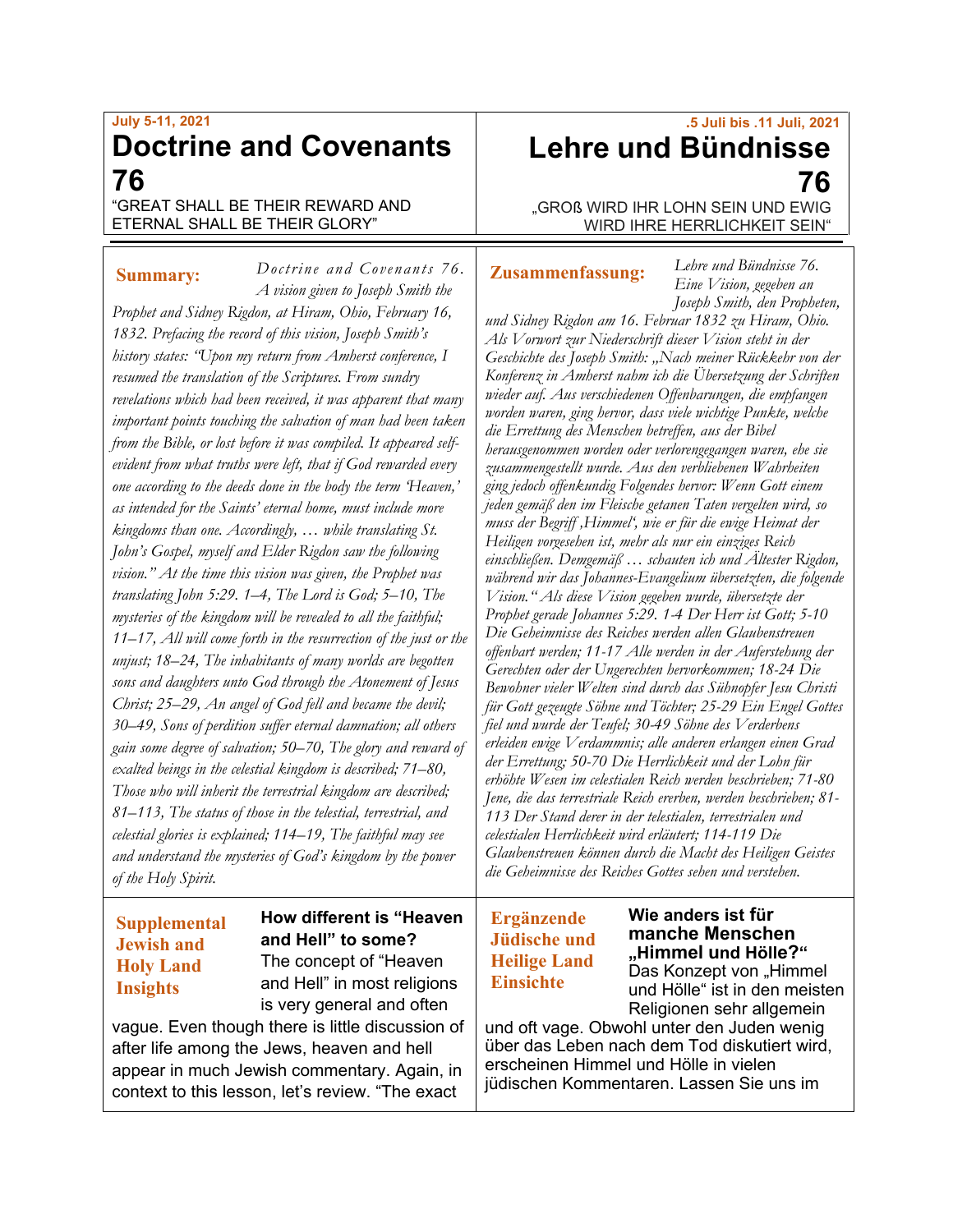| nature of this afterlife is the subject of great<br>discussion in classical Jewish sources. All<br>agree that after death the soul continues to<br>live. The souls of the righteous enter paradise,<br>or Gan Eden [Garden of Eden] as it is<br>generally called. In that state 'there is no<br>eating or drinking no envy, hatred or<br>competition but only this: that the righteous sit<br>with crowns on their heads and delight in the<br>splendor of God's presence' (Talmud). The<br>souls of the wicked enter hell, or Gehinnom,<br>as it is known, where they undergo purification<br>before they too can enter paradise. The<br>general view is that the stay in Gehinnom is<br>not longer than 11 months and can only be<br>permanent in the case of exceedingly wicked<br>persons." (Encyclopedia Judaica Jr.)        | Zusammenhang mit dieser Lektion noch einmal<br>Revue passieren. "Die genaue Natur dieses<br>Jenseits ist Gegenstand großer Diskussionen<br>in klassischen jüdischen Quellen. Alle sind sich<br>einig, dass die Seele nach dem Tod weiterlebt.<br>Die Seelen der Rechtschaffenen betreten das<br>Paradies oder Gan Eden (Garten Eden), wie es<br>allgemein genannt wird. In diesem Zustand<br>"wird weder gegessen noch getrunkenkein<br>Neid, Hass oder Konkurrenz, sondern nur das:<br>dass die Gerechten mit Kronen auf dem Haupt<br>sitzen und sich an der Pracht der Gegenwart<br>Gottes erfreuen" (Talmud). Die Seelen der<br>Bösen betreten die Hölle, oder Gehinnom, wie<br>es bekannt ist, wo sie gereinigt werden, bevor<br>auch sie das Paradies betreten können. Die<br>allgemeine Ansicht ist, dass der Aufenthalt in<br>Gehinnom nicht länger als 11 Monate dauert<br>und nur bei überaus bösen Personen dauerhaft<br>sein kann." (Enzyklopädie Judaica Jr.) |
|-----------------------------------------------------------------------------------------------------------------------------------------------------------------------------------------------------------------------------------------------------------------------------------------------------------------------------------------------------------------------------------------------------------------------------------------------------------------------------------------------------------------------------------------------------------------------------------------------------------------------------------------------------------------------------------------------------------------------------------------------------------------------------------------------------------------------------------|---------------------------------------------------------------------------------------------------------------------------------------------------------------------------------------------------------------------------------------------------------------------------------------------------------------------------------------------------------------------------------------------------------------------------------------------------------------------------------------------------------------------------------------------------------------------------------------------------------------------------------------------------------------------------------------------------------------------------------------------------------------------------------------------------------------------------------------------------------------------------------------------------------------------------------------------------------------------------|
| How are things looking up?<br>"The Mishnah states that the copper serpent<br>(nahash nehoshet in Hebrew) was not the<br>power which cured the people. Rather it was<br>when the people finally turned their eyes<br>upward toward Heaven and listened to the<br>will of God that they were cured. After the<br>plague ended, the nahash nehoshet served<br>as an ever-present reminder of the dangers<br>and evils which could befall the people in the<br>desert were it not for God's constant loving<br>care." "The people kept the copper serpent<br>when they settled in Erez Israel and<br>remembered its significance. However,<br>when they began to look up to it instead of<br>gazing beyond it to heaven, King Hezekiah<br>had it destroyed so that it should not lead to<br>idol worship." (Encyclopedia Judaica Jr.) | Wi sieht es aus wenn wir hoch schauen?<br>"Die Mischna sagt, dass die kupferne Schlange<br>(nahash nehoshet auf Hebräisch) nicht die<br>Kraft war, die das Volk heilte. Vielmehr wurden<br>sie geheilt, als die Menschen schließlich ihre<br>Augen nach oben zum Himmel richteten und<br>auf den Willen Gottes hörten. Nach dem Ende<br>der Pest diente das nahash nehoshet als<br>allgegenwärtige Erinnerung an die Gefahren<br>und Übel, die den Menschen in der Wüste<br>widerfahren könnten, wenn Gott nicht ständig<br>liebevolle Fürsorge hätte." "Die Leute behielten<br>die Kupferschlange, als sie sich in Erez Israel<br>niederließen, und erinnerten sich an ihre<br>Bedeutung. Als sie jedoch anfingen, zu ihm<br>aufzublicken, anstatt darüber hinaus zum<br>Himmel zu blicken, ließ König Hiskia es<br>zerstören, damit es nicht zu Götzenanbetung<br>führen sollte " (Enzyklopädie Judaica Jr.)                                                            |
| Where did the term "Stakes of Zion"<br>originate?<br>An image of heavenly living may be in the<br>pattern of living in the "City of our Lord" with<br>our Lord. The imagery of dwelling places<br>such as tents with their poles (stakes) and<br>curtains may represent the organized<br>facilities and order of heaven. "The sons<br>also of them that afflicted thee shall come                                                                                                                                                                                                                                                                                                                                                                                                                                                 | Woher stammt der Begriff "Pfähle Zion"?<br>Ein Bild des himmlischen Lebens kann das<br>Muster des Lebens in der "Stadt unseres<br>Herrn" mit unserem Herrn sein. Die Bilder von<br>Wohnstätten wie Zelten mit ihren Stangen<br>(Pfählen) und Vorhängen (Schleier) können<br>die organisierten Einrichtungen und die<br>Ordnung des Himmels darstellen. "Gebückt<br>kommen die Söhne deiner Unterdrücker zu dir,                                                                                                                                                                                                                                                                                                                                                                                                                                                                                                                                                           |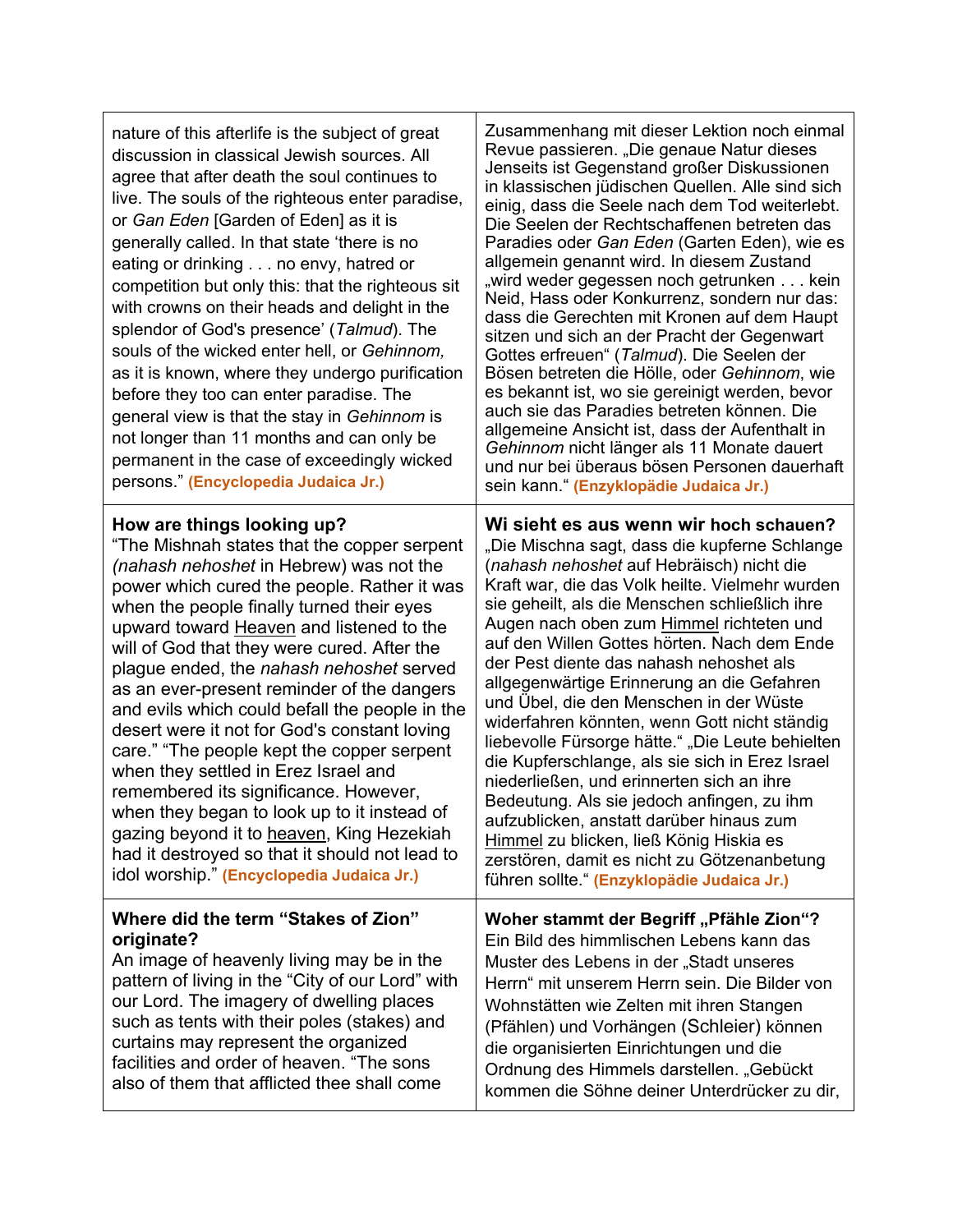bending unto thee; and all they that despised thee shall bow themselves down at the soles of thy feet; and they shall call thee, The city of the LORD, The Zion of the Holy One of Israel." **(Isaiah 60:14)** It seems that the "camp" of Israel was organized in a "City of the Lord" which was likened to the "House of the Lord." The families were on the outside; the priests (Levites) were next. They surrounded the holiest place (the Ark) where the Lord's prophet communed with God. It may be likened to the terms telestial, terrestrial and celestial. ". . . it seems, the ancient Israelites were commanded to build a sanctuary so that God may dwell amongst them **(Exodus 25:8)**. The Tabernacle became the place to which sacrifices were brought in times of joy and in times of sadness. It became the place to which Moses retired when he wanted to communicate with God. When the Children of Israel camped in the desert, the Tabernacle was erected at the very center of the camp; when they moved, the Tabernacle was taken apart, and was moved with them. Physically and spiritually it was the central object for the Children of Israel and it was through the Tabernacle that they felt their connection with God." **(Encyclopedia Judaica Jr.)** In the ancient days, the inner two courtyards were draped or had curtains draped between the stakes or poles and cords so that the sacredness and dignity of the priestly area and the Lord's habitation were maintained. "Look upon Zion, the city of our solemnities: thine eyes shall see Jerusalem a quiet habitation, a tabernacle that shall not be taken down; not one of the stakes thereof shall ever be removed, neither shall any of the cords thereof be broken." **(Isaiah 33:20)**

### **What did the biblical "Tabernacle" look like?**

"The tabernacle, sometimes called the temple, was a very ornate though portable building, which the children of Israel carried with them in the wilderness. It was to this temple that Hannah went to pray and where alle, die dich verachtet haben, werfen sich dir zu Füßen. Man nennt dich Stadt des HERRN und Zion des Heiligen Israels." **(Jesaja 60:14)**. Es scheint, dass das "Lager" Israels in einer "Stadt des Herrn" organisiert wurde, die mit dem "Haus des Herrn" verglichen wurde. Die Familien waren draußen; die Priester (Leviten) waren die nächsten. Sie umringten den heiligsten Ort (die Bundeslade), an dem der Prophet des Herrn mit Gott kommunizierte. Es kann mit den Begriffen telestial, terrestrial und celestial verglichen werden. "Sie sollen mir ein Heiligtum machen! Dann werde ich in ihrer Mitte wohnen." **(2.Mose 25:8)**. Das Tabernakel wurde zu einem Ort, an dem in Zeiten der Freude und in Zeiten der Traurigkeit Opfer gebracht wurden. Es wurde der Ort, an den sich Moses zurückzog, wenn er mit Gott kommunizieren wollte. Als die Kinder Israels in der Wüste lagerten, wurde die Stiftshütte mitten im Lager errichtet; Als sie sich bewegten, wurde die Stiftshütte auseinandergenommen und mit ihnen bewegt. Physisch und spirituell war es das zentrale Objekt der Kinder Israels und durch das Tabernakel spürten sie ihre Verbindung mit Gott." **(Encyclopedia Judaica Jr.)** In der Antike wurden die beiden Innenhöfe mit Vorhängen oder Schleiern zwischen den Pfählen oder Stangen und Schnüren drapiert, damit die Heiligkeit und Würde des priesterlichen Bereichs und der Wohnung des Herrn erhalten blieben. "Schau auf Zion, die Stätte unserer Feste! Deine Augen werden Jerusalem sehen, die sorgenfreie Aue, das Zelt, das man nicht abbricht, dessen Pflöcke man niemals mehr verrückt, dessen Stricke nicht zerrissen werden." **(Jesaja 33:20)**

Wie sah das biblische "Tabernakel" aus? "Die Stiftshütte, manchmal auch Tempel genannt, war ein sehr kunstvolles, wenn auch tragbares Gebäude, das die Kinder Israels in die Wüste mitnahmen. In diesen Tempel ging Hanna, um zu beten und wo Samuel diente. Es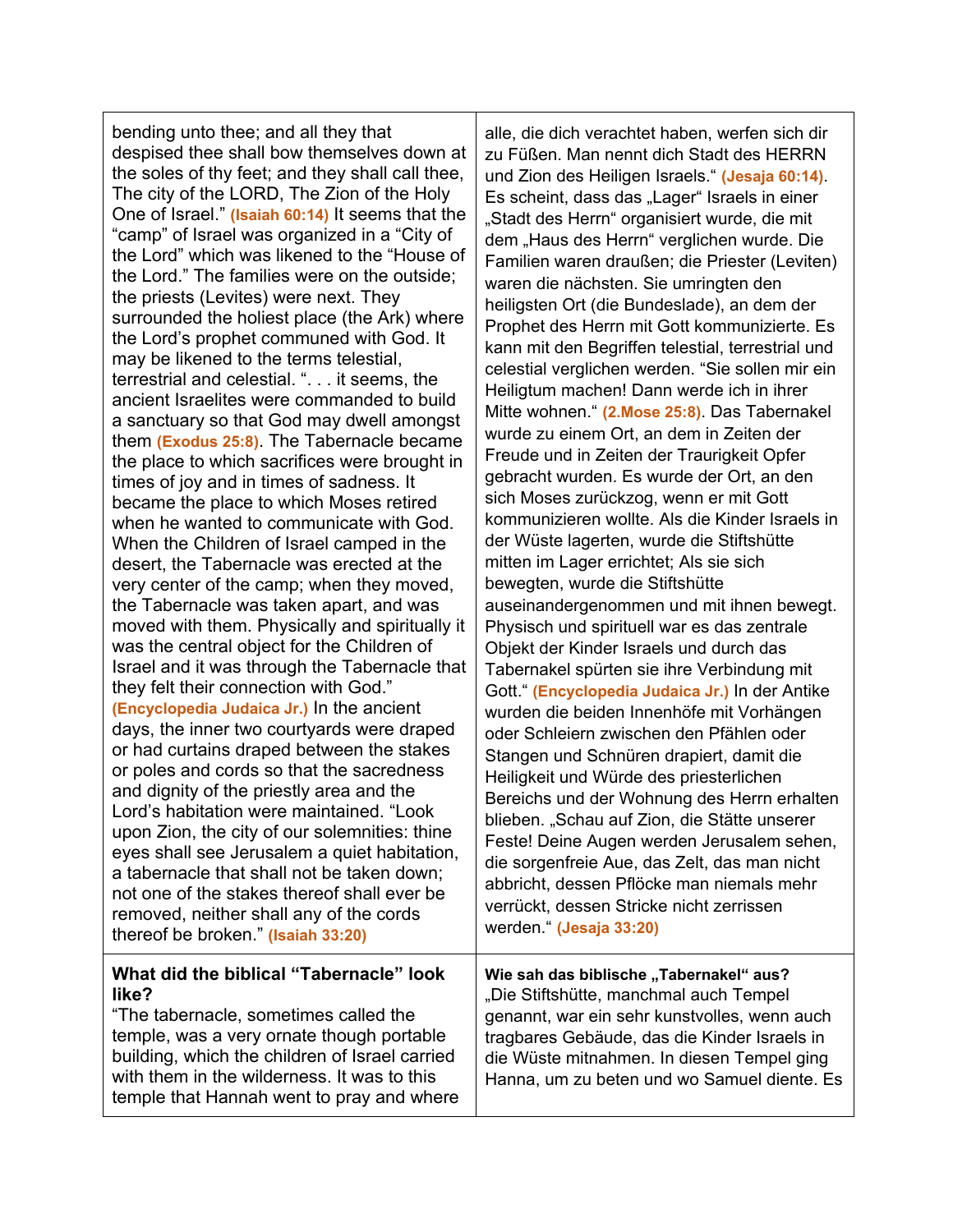| Samuel ministered. It was the duty of the<br>Levites to take care of this building and keep<br>it in order. They took it apart, carried it and<br>all that pertained to it from place to place as<br>they journeyed in the wilderness, and then<br>set it up again when a new camp was<br>made" (Doctrines of Salvation, Joseph<br>Fielding Smith, Vol.3, Pg.112) Even in the<br>Book of Mormon, such an organized camp<br>could be imagined as a place where a<br>special holy convocation was being held.<br>"And it came to pass that when they came<br>up to the temple, they pitched their tents<br>round about, every man according to his<br>family, consisting of his wife, and his sons,<br>and his daughters, and their sons, and their<br>daughters, from the eldest down to the<br>youngest, every family being separate one<br>from another. And they pitched their tents<br>round about the temple, every man having<br>his tent with the door thereof towards the<br>temple, that thereby they might remain in<br>their tents and hear the words which king<br>Benjamin should speak unto them;" (Mosiah | war die Pflicht der Leviten, dieses Gebäude zu<br>pflegen und in Ordnung zu halten. Sie nahmen<br>es auseinander, trugen es und alles, was dazu<br>gehörte, von Ort zu Ort, während sie durch die<br>Wildnis zogen, und stellten es dann wieder auf,<br>wenn ein neues Lager errichtet wurde."<br>(Doctrines of Salvation, Joseph Fielding Smith,<br>Bd.3, S.112) Sogar im Buch Mormon kann man<br>sich ein so organisiertes Lager als einen Ort<br>vorstellen, an dem eine besondere heilige<br>Versammlung abgehalten wurde. "Und es<br>begab sich: Als sie zum Tempel hinaufkamen,<br>schlugen sie ringsum ihre Zelte auf, ein jeder<br>Mann gemäß seiner Familie, die aus seiner<br>Frau und seinen Söhnen und seinen Töchtern<br>und deren Söhnen und deren Töchtern<br>bestand, von den ältesten bis hinab zu den<br>jüngsten, wobei jede Familie von der anderen<br>getrennt war. Und sie schlugen ihre Zelte rings<br>um den Tempel auf, ein jeder Mann sein Zelt<br>mit dem Eingang zum Tempel hin, damit sie in<br>ihren Zelten bleiben und die Worte vernehmen<br>konnten, die König Benjamin zu ihnen |
|-------------------------------------------------------------------------------------------------------------------------------------------------------------------------------------------------------------------------------------------------------------------------------------------------------------------------------------------------------------------------------------------------------------------------------------------------------------------------------------------------------------------------------------------------------------------------------------------------------------------------------------------------------------------------------------------------------------------------------------------------------------------------------------------------------------------------------------------------------------------------------------------------------------------------------------------------------------------------------------------------------------------------------------------------------------------------------------------------------------------------|-------------------------------------------------------------------------------------------------------------------------------------------------------------------------------------------------------------------------------------------------------------------------------------------------------------------------------------------------------------------------------------------------------------------------------------------------------------------------------------------------------------------------------------------------------------------------------------------------------------------------------------------------------------------------------------------------------------------------------------------------------------------------------------------------------------------------------------------------------------------------------------------------------------------------------------------------------------------------------------------------------------------------------------------------------------------------------------------------------------------|
| $2:5-6)$<br>How did ancient Israel's camp prepare<br>them for living with God?<br>"Balaam stood on a lofty summit<br>overlooking the camp of the People of Israel<br>in the plain below Balaam blessed the<br>nation, predicting its victory over Edom and<br>Moab Balaam, seeing Israel's tents<br>arranged in such a way that each family was<br>assured of its privacy, praised the nation he<br>had come to curse, with the words: 'How<br>goodly are thy tents, O Jacob, thy dwelling<br>places, O Israel'!" (Numbers 24:1-5)<br>(Encyclopedia Judaica Jr.) Is it possible that<br>the areas of responsibility and assigned<br>living were "staked" out, that there were<br>stakes, poles or standards that identified the<br>living areas? "The Lord spoke to Moses and<br>Aaron saying 'The Israelites shall camp each<br>with his standard under the banners of their<br>ancestral house" (Numbers 2:2). The                                                                                                                                                                                                    | sprechen würde," (Mosia 2:5-6)<br>Wie bereitete das Lager des alten Israel sie<br>darauf vor, mit Gott zu leben?<br>"Bileam. stand auf einem hohen Gipfel mit<br>Blick auf das Lager des Volkes Israel in der<br>Ebene darunter. Bileam segnete die Nation<br>und sagte ihren Sieg über Edom und Moab<br>voraus Als Bileam sah, dass Israels Zelte so<br>angeordnet waren, dass jeder Familie ihre<br>Privatsphäre gewiss war, lobte er die Nation,<br>die er verflucht hatte, mit den Worten: "Wie gut<br>sind deine Zelte, o Jakob, deine Wohnstätten,<br>o Israel!" (4. Mose 24:1-5)" (Encyclopedia<br>Judaica Jr.) Ist es möglich, dass die<br>Verantwortungsbereiche und das zugewiesene<br>Leben "abgesteckt" wurden, dass es Pfähle,<br>Stangen oder Standards gab, die die<br>Wohnbereiche identifizierten? "Der HERR<br>sprach zu Mose und Aaron: Alle Israeliten<br>sollen bei ihren Feldzeichen lagern, bei den<br>Zeichen ihrer Großfamilie. Gegenüber dem<br>Offenbarungszelt, rings umher sollen sie<br>lagern. " (4. Mose 2:1-2). Die Fahnen, die von                                              |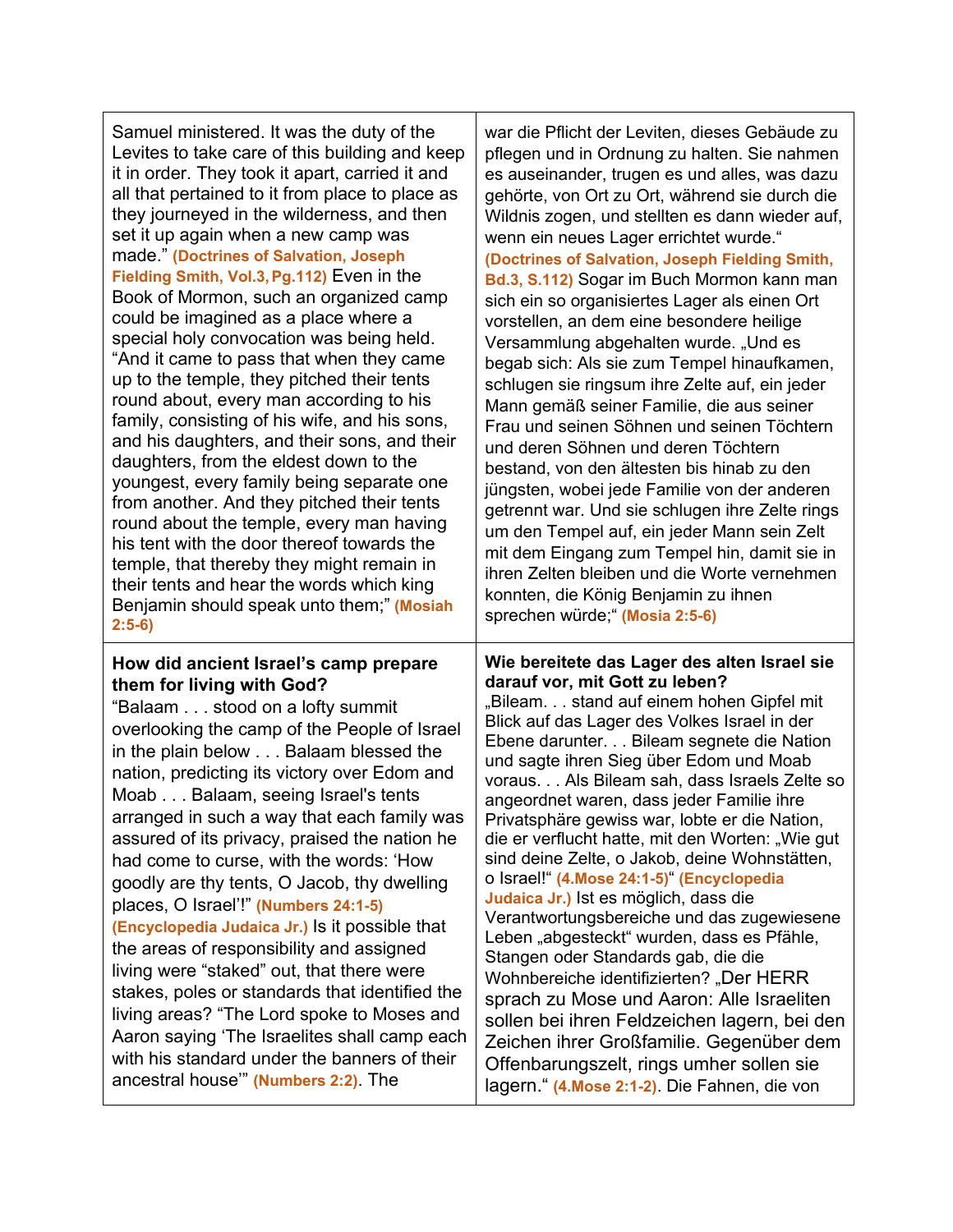| standards borne by the 12 tribes served the<br>same purpose as heraldic devices. Their<br>colors and emblems were: Reuben red;<br>emblem mandrakes. Simeon green; emblem<br>the town of Shechem. Levi white, black and<br>red; emblem the Urim and Thummim<br>(Deuteronomy 33:9). Judah azure; emblem a<br>lion. Issachar black; emblem a strong boned<br>ass or sun and moon. Zebulun white;<br>emblem a ship. Dan sapphire; emblem a tent<br>or a lion. Naphtali rose; emblem a hind.<br>Asher aquamarine; emblem an olive tree.<br>Ephraim and Manasseh black, embroidered<br>with a picture of Egypt; emblem: Ephraim, a<br>bullock and Manasseh, a wild ox. Benjamin<br>12 colors; emblem a wolf." (Encyclopedia<br>Judaica Jr.)                                                                                                                                                                                                                                                                                                                                                                                                                                                                                                                       | den 12 Stämmen getragen wurden, dienten<br>dem gleichen Zweck wie heraldische Geräte.<br>Ihre Farben und Embleme waren: Ruben rot;<br>Emblem Alraunen. Simeon grün; Emblem der<br>Stadt Sichem. Levi weiß, schwarz und rot;<br>Emblem der Urim und Thummim (5 Mose 33:9).<br>Juda azurblau; Emblem ein Löwe. Issachar<br>schwarz; Emblem ein Esel mit starken<br>Knochen oder Sonne und Mond. Zebulun weiß;<br>Emblem ein Schiff. Dan Saphir; Emblem ein<br>Zelt oder einen Löwen. Naphtali Rose; Emblem<br>eine Hirschkuh. Asher Aquamarin; Emblem<br>einen Olivenbaum, Ephraim und Manasse<br>schwarz, bestickt mit einen Bild von<br>Ägypten; Emblem Ephraim ein Ochse, und<br>Manasse ein wilder Ochse. Benjamin 12<br>Farben; Emblem ein Wolf." (Enzyklopädie<br>Judaica Jr.)                                                                                                                                                                                                                                                                                                                                                                                                                                                                                                                                                                                                                                     |
|-------------------------------------------------------------------------------------------------------------------------------------------------------------------------------------------------------------------------------------------------------------------------------------------------------------------------------------------------------------------------------------------------------------------------------------------------------------------------------------------------------------------------------------------------------------------------------------------------------------------------------------------------------------------------------------------------------------------------------------------------------------------------------------------------------------------------------------------------------------------------------------------------------------------------------------------------------------------------------------------------------------------------------------------------------------------------------------------------------------------------------------------------------------------------------------------------------------------------------------------------------------|------------------------------------------------------------------------------------------------------------------------------------------------------------------------------------------------------------------------------------------------------------------------------------------------------------------------------------------------------------------------------------------------------------------------------------------------------------------------------------------------------------------------------------------------------------------------------------------------------------------------------------------------------------------------------------------------------------------------------------------------------------------------------------------------------------------------------------------------------------------------------------------------------------------------------------------------------------------------------------------------------------------------------------------------------------------------------------------------------------------------------------------------------------------------------------------------------------------------------------------------------------------------------------------------------------------------------------------------------------------------------------------------------------------------|
| What was the Temple layout like?<br>"The Bible uses a variety of Hebrew terms<br>when speaking of the place where God and<br>Israel communed: Mishkan - 'Dwelling'<br>[God's dwelling place among the people of<br>Israel]. Mishkan ha-Edut - 'The dwelling<br>place of the Testimony' [the place where the<br>two tablets containing the Ten<br>Commandments were kept]. Ohel Mo'ed -<br>'Tent of Meeting' [where God reveals<br>Himself to Israel]. It should be noted that the<br>words Mishkan and Ohel are synonyms. In<br>the Bible they are both used to denote the<br>Tabernacle. Mikdash - 'Sanctuary' or the<br>'Holy Place'; and especially Kodesh ha-<br>Kodashim (Holy of Holies), the most holy<br>place within the Tabernacle." "Some<br>traditional commentators and many critical<br>scholars believe that these terms may refer<br>to more than one place." (Encyclopedia<br>Judaica Jr.) The Jewish statement seems to<br>hold a hint of more than one temple! Already<br>discovered are more than a dozen<br>archaeological sites in Israel that fit these<br>descriptions. In the latter-days, an<br>organizational unit called "Stakes of Zion"<br>may have the same purpose in reminding us<br>to live in dignity and sacredness and | Wie war das Plan des Tempels?<br>"Die Bibel verwendet verschiedene hebräische<br>Begriffe, wenn sie von dem Ort spricht, an dem<br>Gott und Israel miteinander kommunizierten:<br>Mischkan - "Wohnung" [Gottes Wohnstätte<br>unter dem Volk Israel]. Mishkan ha-Edut - "Der<br>Wohnort des Zeugnisses" [der Ort, an dem die<br>beiden Tafeln mit den Zehn Geboten<br>aufbewahrt wurden]. Ohel Mo'ed – "Zelt der<br>Begegnung" [wo Gott sich Israel offenbart]. Es<br>sollte beachtet werden, dass die Wörter<br>Mischkan und Ohel Synonyme sind. In der<br>Bibel werden beide verwendet, um das<br>Tabernakel zu bezeichnen. Mikdash -<br>"Heiligtum" oder "Heiliger Ort"; und besonders<br>Kodesh ha-Kodashim (Allerheiligste), der<br>heiligste Ort innerhalb der Stiftshütte." "Einige<br>traditionelle Kommentatoren und viele kritische<br>Gelehrte glauben, dass sich diese Begriffe auf<br>mehr als einen Ort beziehen können."<br>(Encyclopedia Judaica Jr.) Die jüdische<br>Aussage scheint einen Hinweis auf mehr als<br>einen Tempel zu enthalten! Bereits entdeckt<br>sind mehr als ein Dutzend archäologischer<br>Stätten in Israel, die diesen Beschreibungen<br>entsprechen. In den Letzten Tagen kann eine<br>Organisationseinheit namens "Pfähle von Zion"<br>den gleichen Zweck haben, uns daran zu<br>erinnern, in Würde und Heiligkeit zu leben und<br>als Gemeinschaft mit Gott zu kommunizieren. |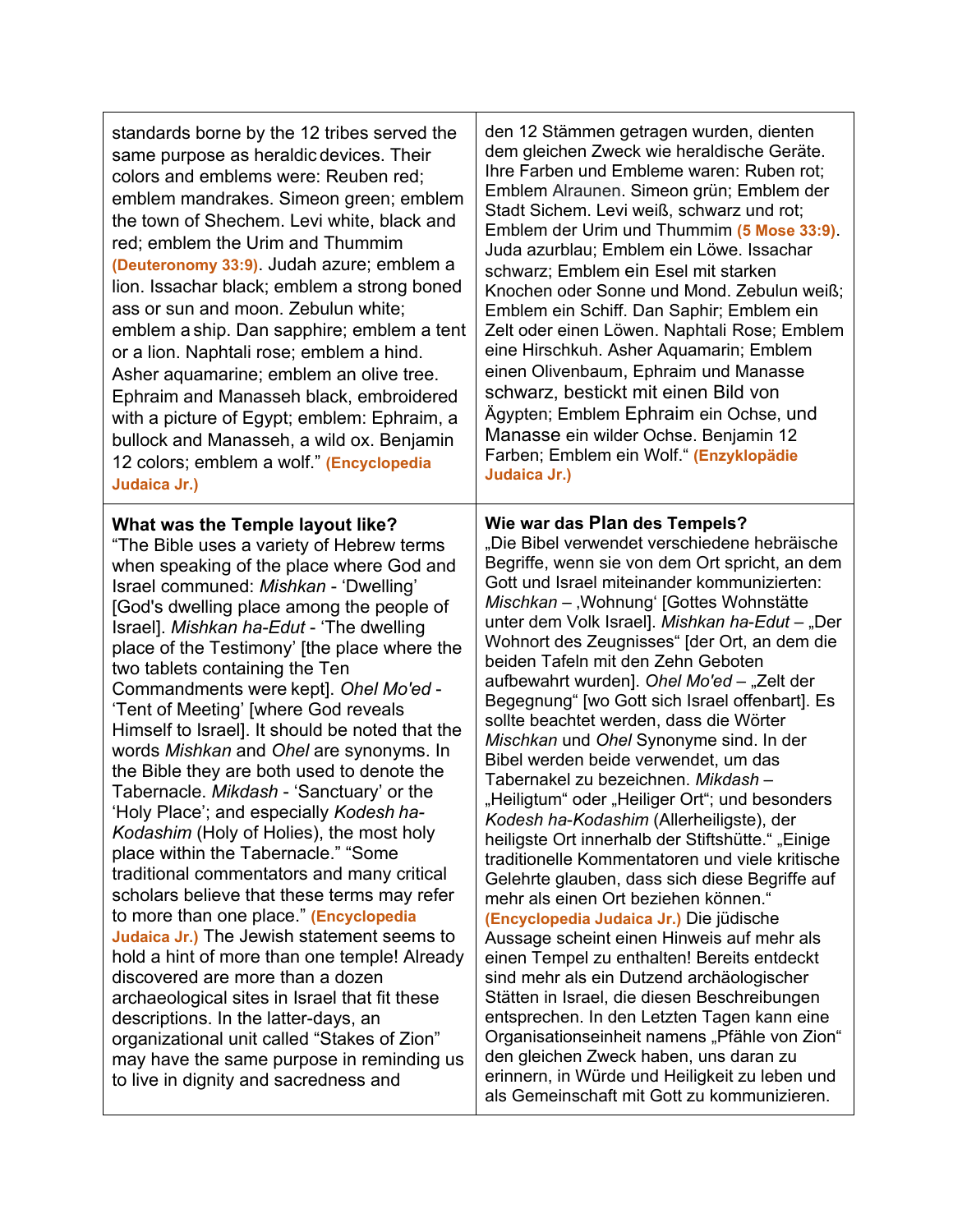commune with God as a community. "Until the day cometh when there is found no more room for them; and then I have other places which I will appoint unto them, and they shall be called stakes, for the curtains or the strength of Zion." **(Doctrine & Covenants 101:21)** The description of stakes and curtains fits the explanation of the ancient temple layout that is destined for the future; "And after this time, your baptisms for the dead, by those who are scattered abroad, are not acceptable unto me, saith the Lord. For it is ordained that in Zion, and in her stakes, and in Jerusalem, those places which I have appointed for refuge, shall be the places for your baptisms for your dead." **(Doctrine and Covenants 124:35-36)**

#### **How do the more religious Jews echo Temple functions?**

When Jews marry, since they do not have a temple, a '*Huppah'* (canopy) is used. It is a remnant of the ancient temple garments, a Tallit, supported by four poles or stakes! "Today, the term *huppah* refers to the decorative canopy under which the wedding ceremony is performed. Originally, however, it referred to the actual bridal chamber, the tent or room of the groom to which the bride was brought in festive procession for the marital union . . . The *Talmud* relates that there was an ancient custom to make staves of the *huppah* from a cedar and a pine tree planted specifically for this purpose at the birth of a male and female child respectively." "In medieval France, it was customary for the groom to cover the bride's head with his *tallit* as a symbol of sheltering her; and in modern-day Israel, for weddings of soldiers on active duty, it is not unusual to see a *huppah* constructed of a *tallit*  supported by four rifles held by friends of the bride and groom . . ." "Among Orthodox Jews, the preferred custom is to erect the *huppah* outside, or at least in a spot open to the sky, underneath the stars, because of God's assurance to Abraham that He would

"bis der Tag kommt, da sich für sie kein Raum mehr findet; und dann habe ich andere Plätze, die ich ihnen bestimmen werde, und sie werden Pfähle genannt werden, für die Zeltbehänge oder die Stärke Zions." **(Lehre & Bündnisse 101:21)**. Die Beschreibung der Pfähle und Vorhänge passt zur Erklärung des alten Tempelplans, der für die Zukunft bestimmt ist; "Und nach dieser Zeit werden eure Taufen für die Toten durch diejenigen, die auswärts zerstreut sind, für mich nicht mehr annehmbar sein, spricht der Herr. Denn es ist verordnet, dass in Zion und in seinen Pfählen und in Jerusalem, jenen Orten, die ich als Zuflucht bestimmt habe, die Stätten für eure Taufen für eure Toten sein sollen." **(Lehre und Bündnisse 124:35-36)**

#### **Wie spiegeln die religiöseren Juden die Tempelfunktionen wider?**

Wenn Juden heiraten, wird eine "Huppa" (Baldachin) verwendet, da sie keinen Tempel haben. Es ist ein Überbleibsel der alten Tempelgewänder, ein *Tallit*, der von vier Stangen oder Pfählen hoch gehalten wird! "*Huppa* bezeichnet heute den dekorativen Baldachin, unter dem die Hochzeitszeremonie stattfindet. Ursprünglich bezeichnete es jedoch das eigentliche Brautgemach, das Zelt oder Zimmer des Bräutigams, zu dem die Braut im festlichen Umzug zur Eheschließung geführt wurde . . . Der Talmud berichtet, dass es einen alten Brauch gab, Stäbe der Huppa aus einer Zeder und einer Kiefer herzustellen, die speziell zu diesem Zweck bei der Geburt eines männlichen bzw. weiblichen Kindes gepflanzt wurden." "Im mittelalterlichen Frankreich war es üblich, dass der Bräutigam den Kopf der Braut mit seinem *Tallit* bedeckte, um sie zu beschützen; und im heutigen Israel ist es bei Hochzeiten von Soldaten im aktiven Dienst nicht ungewöhnlich, eine *Huppa* aus einem *Tallit* zu sehen, die von vier Gewehren hoch gehalten wird, die von Freunden des Brautpaares gehalten werden . . . ", Unter den orthodoxen Juden ist es der bevorzugte Brauch, die *Huppa* draußen oder zumindest an einer zum Himmel offenen Stelle unter den Sternen zu errichten, weil Gott Abraham